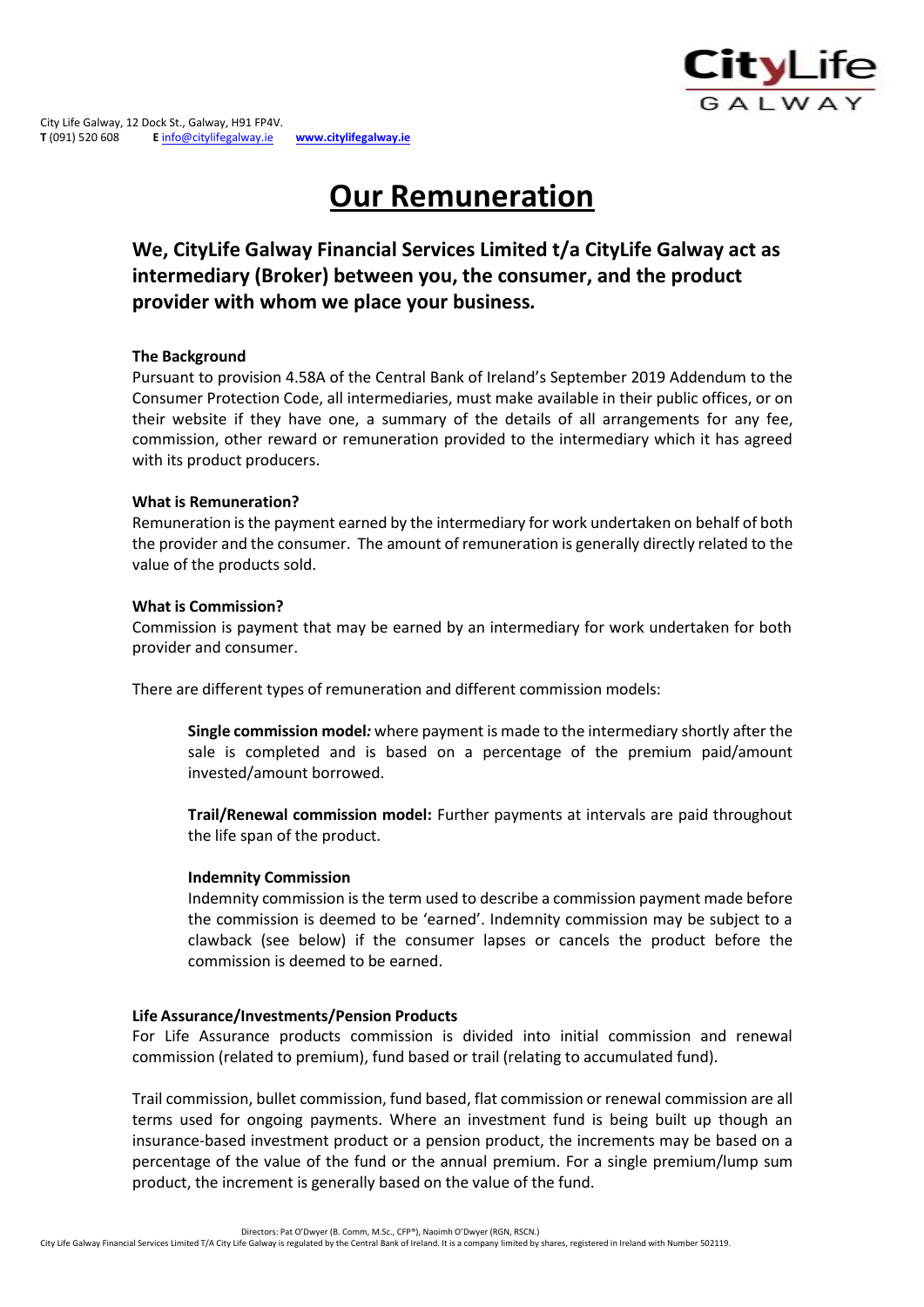Life Assurance products fall into either individual or group protection policies and Investment/Pension products would be either single or regular contribution policies. Examples of products include Life Protection, Regular Premium Life Assurance Investments, Single Premium (lump sum) Insurance-based Investments, and Single Premium Pensions.

#### **Investments**

Investment firms, which fall within the scope of the European Communities(Markets in Financial Instruments) Regulations 2007 (the MiFID Regulations), offer both standard commission and commission models involving initial and trail commission. Increments may be based on a percentage of the investment management fees, or on the value of the fund.

## **Sustainable Finance Disclosure Regulation ('SFDR')**

This EU Regulation is effective 10 March 2021. We are remunerated by commission and other remuneration from product providers. The key product providers with which we engage, and receive remuneration from, have developed responsible investment as part of their investment philosophies and sustainability risk policies

## **Clawback**

Clawback is an obligation on the intermediary to repay unearned commission. Commission can be paid directly after a contract is concluded but is not deemed to be 'earned' until after a specified period of time. If the consumer cancels or withdraws from the financial product within the specified time, the intermediary must return commission to the product producer.

## **Fees**

The firm may also be remunerated by fee by the product producersuch as policy fee, admin fee, or in the case of investment firms, advisory fees.

## **Preferred Provider Rate**

**Zurich Life Assurance**

|     | <b>Initial commission</b><br><b>Renewal/Bullet</b><br><b>Commission</b> |              | Trail Commission (p.a.) | <b>Early Exit Fees</b> |
|-----|-------------------------------------------------------------------------|--------------|-------------------------|------------------------|
|     | <b>Regular Contribution Pension</b>                                     |              |                         |                        |
| Max | 15.0%                                                                   | 0.0% renewal | $0.5%$ p.a.             | N/A                    |

**Regular contribution pension products (Executive Pensions and Personal Pensions)**

#### **Please Note**

The enclosed commission guidance section givesindicative values across every product provider and every product advised whereby a commission or fee is received within our business. This is the maximum our Brokerage will take and is subject to change, in certain cases our Brokerage may take a different remuneration than the enclosed percentages/amounts. This will be disclosed to each client as per the Central Bank Consumer Protection Code regulations, on a client by client basis.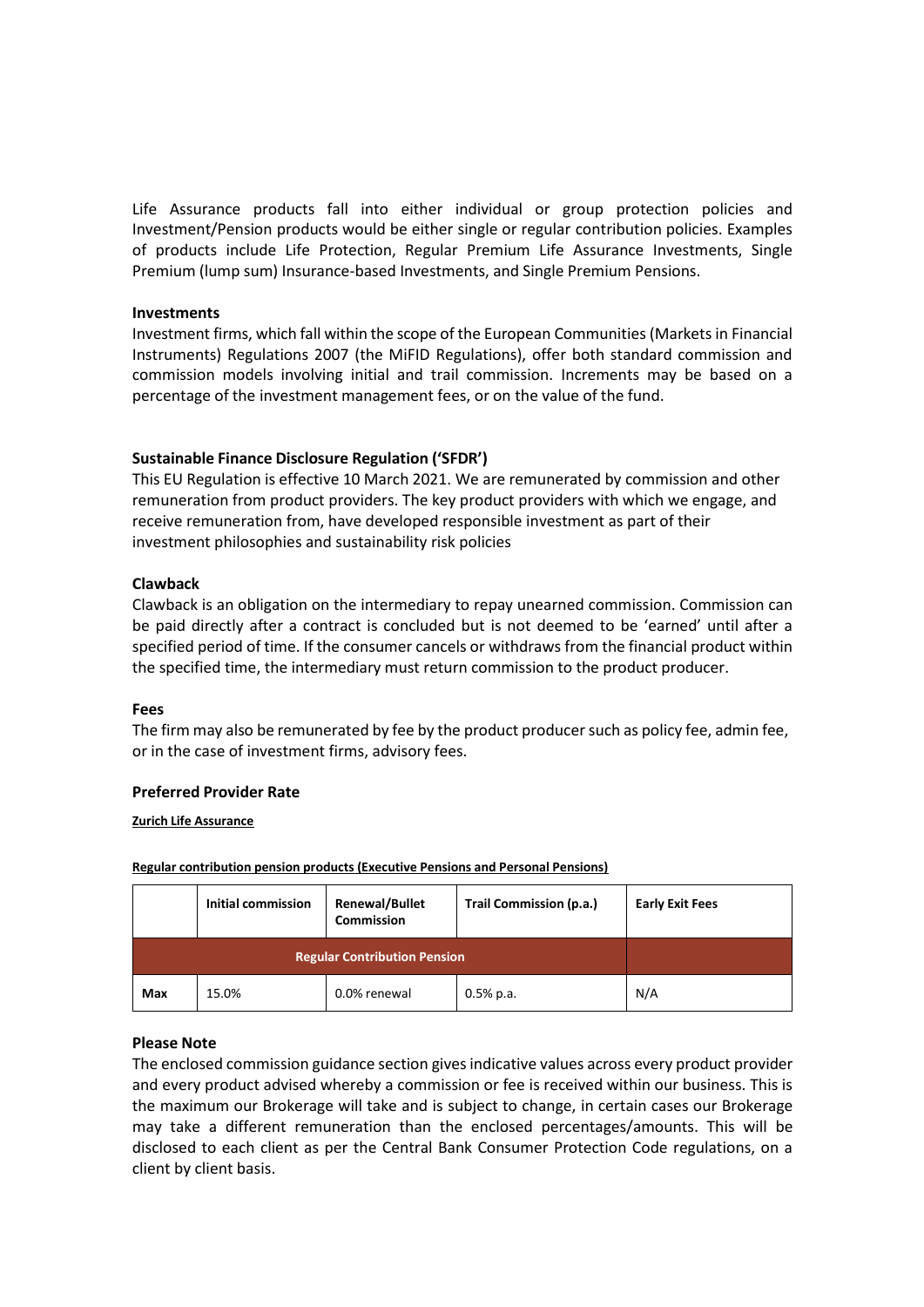Throughout this summary, there may be various commission options, ranges or maximum percentages of commissions shown. Where these are shown, the basis on which the level of commission taken may be decided at our discretion, set by the product provider, or as otherwise agreed with you, and will be dependent on the type of policy, premium amount, length of term of the policy, length of investment period, our time spent in researching, advising and arranging product(s), complexity of the product(s) and service provided, seniority of personnel involved, amount of commission we deem to be appropriate to remunerate us for providing our services to you.

# **Other Fees, Administrative Costs/ Non-Monetary Benefits**

The firm may also be in receipt of other fees, administrative costs, or non-monetary benefits such as:

- Attendance at product provider seminars
- Assistance with Advertising/Branding

Set out below are the product providers with whom we hold an agency and that our firm deals with on our clients behalf. For ease of reference it is in alphabetical order.

All fees are correct as of the 19<sup>th</sup> November 2021, however, are subject to change at a later date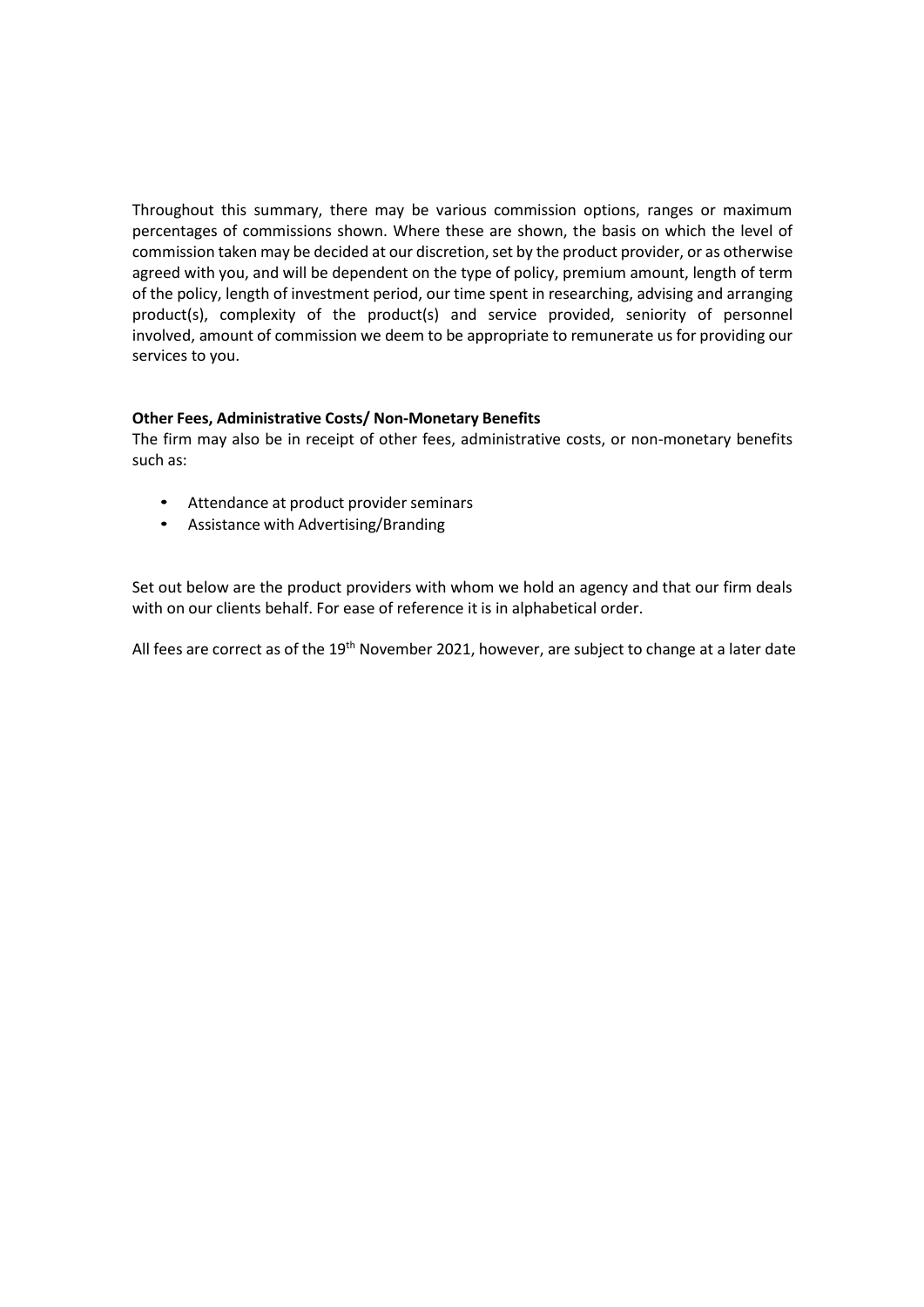#### **Standard Commission Terms**

## **Aviva Life & Pensions Ireland DAC**

#### **Flexible Protection, Mortgage Protection Plan, Personal and Executive Pension Term Assurance**.

| <b>Year 1</b> | Year <sub>2</sub> | Year <sub>3</sub> | Year 4  | Year 5     | Year 6     | Year $7+$  |
|---------------|-------------------|-------------------|---------|------------|------------|------------|
| 22% - 150%    | $3% - 22%$        | $3% - 22%$        | 3% -22% | $3% - 22%$ | $3% - 22%$ | $3% - 22%$ |

**Clawback period is up to 2 years.**

#### **Personal & Executive Income Protection & Wage Protector**

| Year 1     | Year <sub>2</sub> | Year 3    | Year 4    | Year 5   | Year <sub>6</sub> | Year 7+  |
|------------|-------------------|-----------|-----------|----------|-------------------|----------|
| 30% - 200% | 15% - 30%         | 15% - 30% | 15% - 30% | 3% - 30% | $3% - 30%$        | 3% - 30% |

**Clawback period is up to 4 years.**

#### **Unit linked products**

| <b>Heritage Aviva Products</b>     |                                            |              |               | <b>Heritage Friends First Products</b> |                |       |               |  |
|------------------------------------|--------------------------------------------|--------------|---------------|----------------------------------------|----------------|-------|---------------|--|
|                                    | <b>Initial</b>                             | <b>Trail</b> | <b>Bullet</b> |                                        | <b>Initial</b> | Trail | <b>Bullet</b> |  |
| <b>Single Contribution Pension</b> |                                            |              |               |                                        |                |       |               |  |
| Max                                | 5%                                         | 1%           | n/a           |                                        | 5%             | 0.75% | n/a           |  |
|                                    |                                            |              |               | <b>Single Contribution PRSA</b>        |                |       |               |  |
| Max                                | 4%                                         | 0.5%         | n/a           |                                        | 7.5%           | 0.25% | n/a           |  |
|                                    | <b>Approved (Minimum) Retirement Funds</b> |              |               |                                        |                |       |               |  |
| Max                                | 5%                                         | 1%           | n/a           |                                        | 5%             | 0.75% | n/a           |  |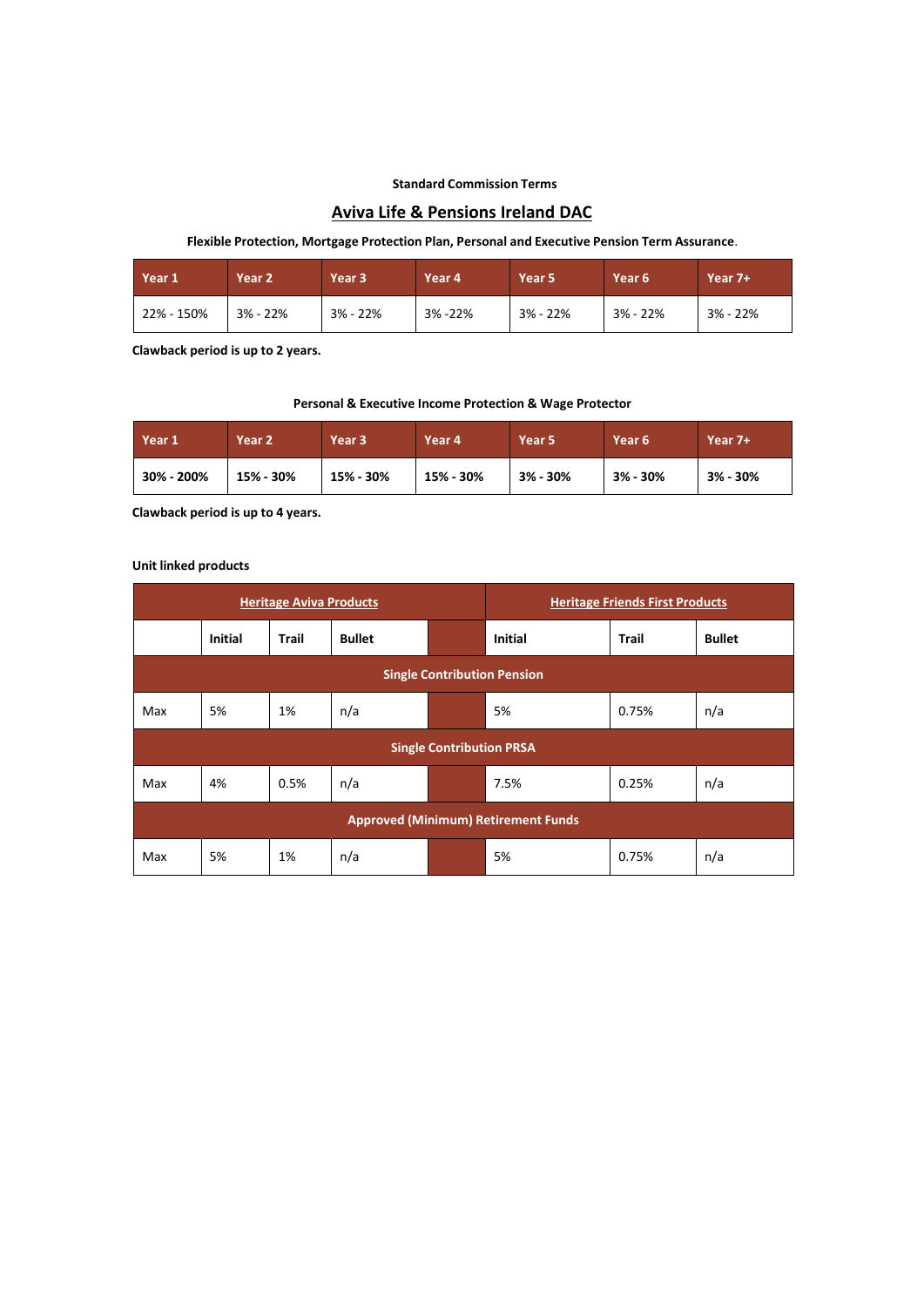| <b>Annuities</b>       |                                  |       |     |                     |                                     |       |     |  |  |  |
|------------------------|----------------------------------|-------|-----|---------------------|-------------------------------------|-------|-----|--|--|--|
| Default                | 2%                               | n/a   | n/a |                     | 2%                                  | n/a   | n/a |  |  |  |
| Max                    | 3%                               | n/a   | n/a |                     | 3%                                  | n/a   | n/a |  |  |  |
|                        | <b>Investment Bonds</b>          |       |     |                     |                                     |       |     |  |  |  |
| Max                    | 5%                               | 1%    | n/a |                     | 4%                                  | 0.75% | n/a |  |  |  |
| <b>Investment Only</b> |                                  |       |     |                     |                                     |       |     |  |  |  |
| Max                    | 1%                               | 1%    | n/a |                     | 5%                                  | 0.75% | n/a |  |  |  |
|                        |                                  |       |     |                     | <b>Regular Contribution Pension</b> |       |     |  |  |  |
| Max                    | 15%                              | 1%    | 40% |                     | 25%                                 | 0.75% | n/a |  |  |  |
|                        |                                  |       |     |                     |                                     |       |     |  |  |  |
|                        | <b>Regular Contribution PRSA</b> |       |     |                     |                                     |       |     |  |  |  |
| Max                    | 22.50%                           | 0.50% | n/a |                     | 17.5%                               | 0.25% | n/a |  |  |  |
|                        |                                  |       |     | <b>Savings Plan</b> |                                     |       |     |  |  |  |
| Max                    | 15%                              | 1%    | n/a |                     | 10%                                 | 0.75% | n/a |  |  |  |

# **Group Life**

|                | Yr1                                | $Yr$ 2+                       |
|----------------|------------------------------------|-------------------------------|
| <b>Default</b> | Flat commission of either 0% or 6% | 0% or 6% each year thereafter |
| Max            | 6%                                 | 6%                            |

#### **Group income protection**

|                | Yr <sub>1</sub>                       | $Yr$ 2+                          |
|----------------|---------------------------------------|----------------------------------|
| <b>Default</b> | Flat commission of either 0% or 12.5% | 0% or 12.5% each year thereafter |
| Max            | 12.5%                                 | 12.5%                            |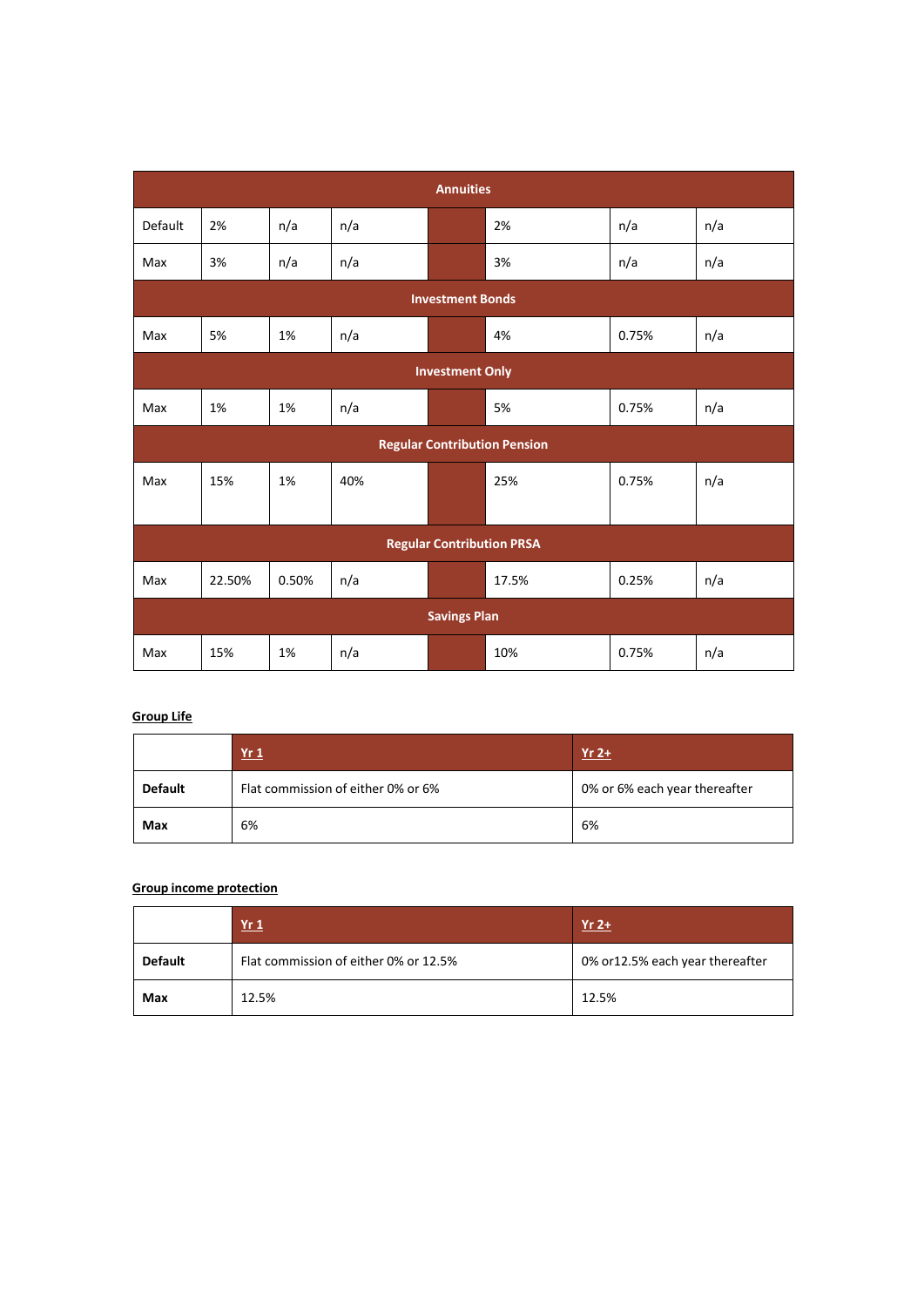| Product                                                                          | <b>Initial</b><br>Commission<br>(year 1) | <b>Trail</b><br>Commission | Renewal<br><b>Commission</b> | Other<br><b>Commission</b> |                              |     |
|----------------------------------------------------------------------------------|------------------------------------------|----------------------------|------------------------------|----------------------------|------------------------------|-----|
| <b>Unit Linked Pension</b><br><b>Products</b><br>Pre-Retirement                  | Annual<br>Premium                        | <b>Max</b>                 | 17.5%<br>$(1st$ Bullet)      | 0.5% trail                 | 5%<br>17.5%<br>(Bullets X 3) | N/A |
| (PP, PRSA, CP & PRB)                                                             | Single<br>Premium                        | Max                        | 5%                           | 0.75%                      | N/A                          | N/A |
| <b>Unit Linked</b><br>Pension products<br><b>Post Retirement (ARF</b><br>/ AMRF) | Single<br>Premium                        | Max                        | 5%                           | 0.75%                      | N/A                          | N/A |
| <b>Guaranteed Annuity</b>                                                        | Single<br>Premium                        | <b>Max</b>                 | 3%                           |                            |                              |     |
| <b>Investment Bonds</b>                                                          | Single<br>Premium                        | <b>Max</b>                 | 3%                           | 0.5%                       | N/A                          | N/A |
| <b>Investment Only</b>                                                           | Single<br>Premium                        | Max                        | 5%                           | 0.5%                       | N/A                          | N/A |

# **Irish Life Assurance Plc**

| <b>Savings Products</b> | Annual<br>Premium | Max | 5.5%<br>(1 <sup>st</sup> Bullet) | 0.25% trail to<br>year 8, 0.5%<br>trail from year | 5.5%<br>Bullets X 3 | N/A |
|-------------------------|-------------------|-----|----------------------------------|---------------------------------------------------|---------------------|-----|
|-------------------------|-------------------|-----|----------------------------------|---------------------------------------------------|---------------------|-----|

|                        |                     | Yr1         | <b>Additional (annual)</b> | Renewal (annual)          |  |
|------------------------|---------------------|-------------|----------------------------|---------------------------|--|
|                        |                     |             |                            | From Year 6: 3% level     |  |
|                        | Option 1            | 100%        | From Year 2 - 5: 20%       | From Year 6: 6% indexed   |  |
|                        |                     | 25% level   | From Year 2 - 10: 25%      | From Year 11: 10% level   |  |
|                        | Option <sub>2</sub> | 28% indexed | From Year 2 - 10: 28%      | From Year 11: 13% indexed |  |
| <b>Protection</b>      | Option 3            | 20% level   |                            | From Year 2: 20% level    |  |
|                        |                     | 23% indexed |                            | From Year 2: 23% indexed  |  |
|                        | Option 4            | 80% Level   |                            | From Year 2: 12% level    |  |
|                        |                     | 80% Indexed |                            | From Year 2: 15% indexed  |  |
| <b>Default Profile</b> |                     |             |                            |                           |  |
|                        |                     | Yr1         | Additional                 | Renewal (annual)          |  |
| <b>Income</b>          | <b>Max</b>          |             | Year 3 & Year 6: 30%       | From Year 7: 3% level     |  |
| <b>Protection</b>      |                     | 120%        |                            | From Year 7: 6% indexed   |  |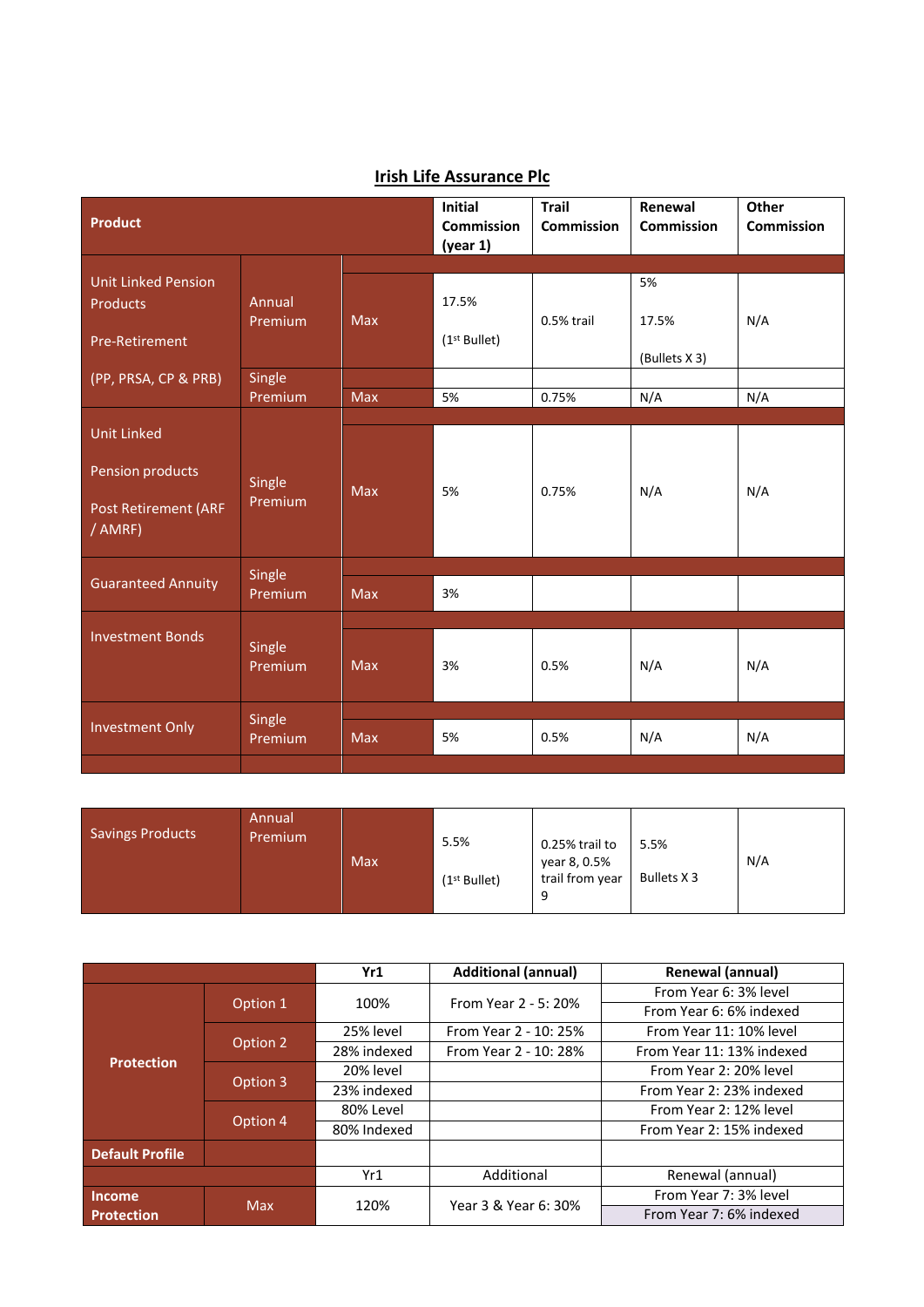# **Group Protection**

|                              | <b>Renewal commission</b> |
|------------------------------|---------------------------|
| Life                         |                           |
| Max                          | 6%                        |
| Income protection            |                           |
| Max                          | 12.5%                     |
| <b>Serious Illness Cover</b> |                           |
| Max                          | 12.5%                     |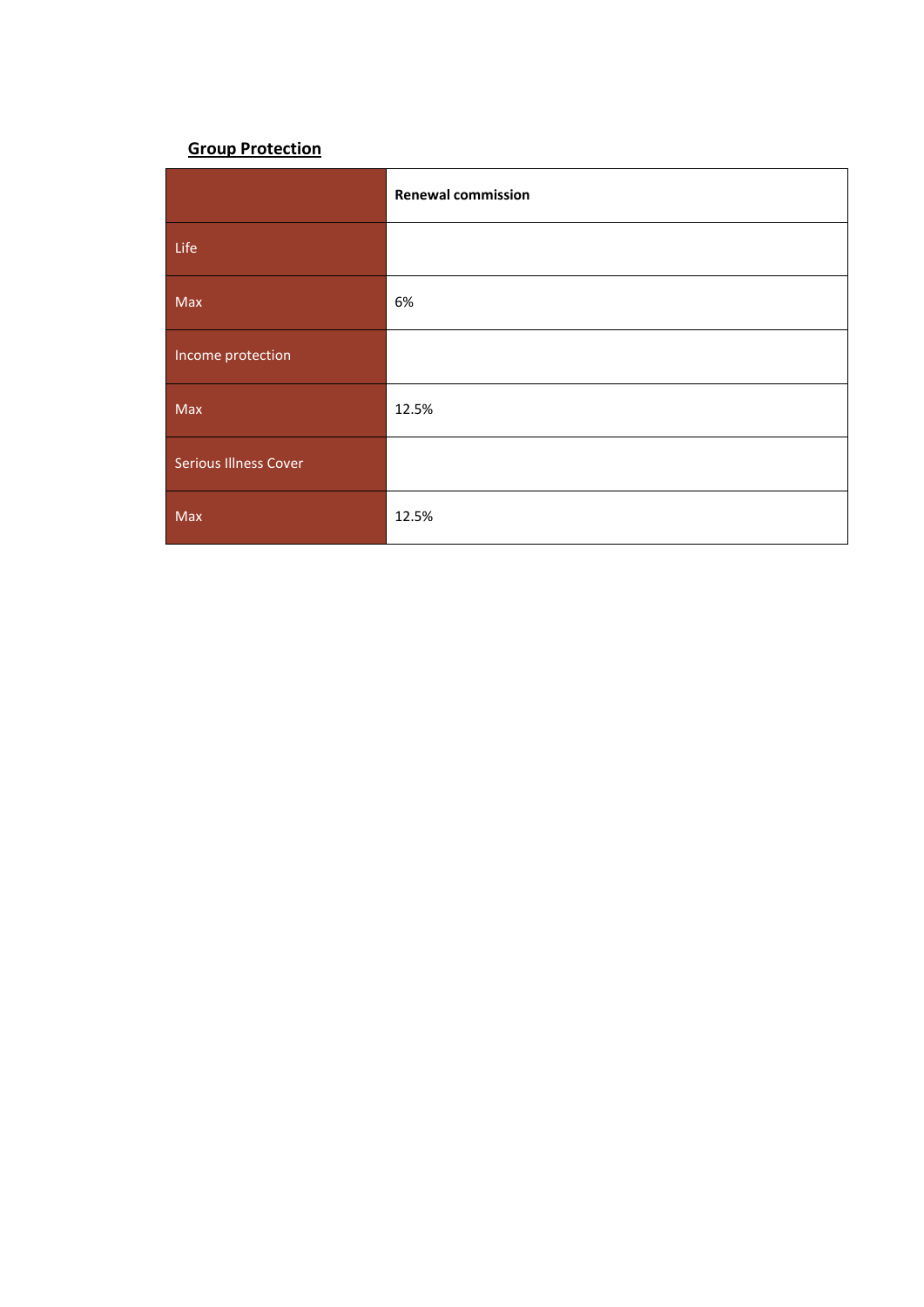# **Irish Life Assurance Plc**

# **Irish Life Portus Platform**

|                                                                        | Product           |                     | <b>Initial</b><br><b>Commission</b><br>(year 1) | <b>Trail</b><br><b>Commission</b> | Renewal<br><b>Commission</b>   | <b>Other Commission</b> |
|------------------------------------------------------------------------|-------------------|---------------------|-------------------------------------------------|-----------------------------------|--------------------------------|-------------------------|
|                                                                        |                   |                     |                                                 |                                   |                                |                         |
| <b>Unit Linked</b><br><b>Pension Products</b><br><b>Pre-Retirement</b> | Annual<br>Premium | <b>Max</b><br>Range | 10%                                             | 1%                                | 4%<br>(2 <sup>nd</sup> bullet) | N/A                     |
| (PP, PRSA, CP &                                                        |                   |                     |                                                 |                                   |                                |                         |
| PRB)                                                                   | Single<br>Premium | Max<br>Range        | 5%                                              | 1%                                | N/A                            | N/A                     |
| <b>Unit Linked</b>                                                     |                   |                     |                                                 |                                   |                                |                         |
| <b>Pension products</b><br><b>Post Retirement</b><br>(ARF / AMRF)      | Single<br>Premium | <b>Max</b><br>Range | 5%                                              | 1%                                | N/A                            | N/A                     |
|                                                                        |                   |                     |                                                 |                                   |                                |                         |
| <b>Guaranteed</b><br><b>Annuity</b>                                    | Single<br>Premium | Max<br>Range        | 3%                                              |                                   |                                |                         |
| <b>Investment Bonds</b>                                                |                   |                     |                                                 |                                   |                                |                         |
|                                                                        | Single<br>Premium | <b>Max</b><br>Range | 5%                                              | 1%                                | N/A                            | N/A                     |
|                                                                        | Single            |                     |                                                 |                                   |                                |                         |
| <b>Investment Only</b>                                                 | Premium           | Max                 | 5%                                              | 1%                                | N/A                            | N/A                     |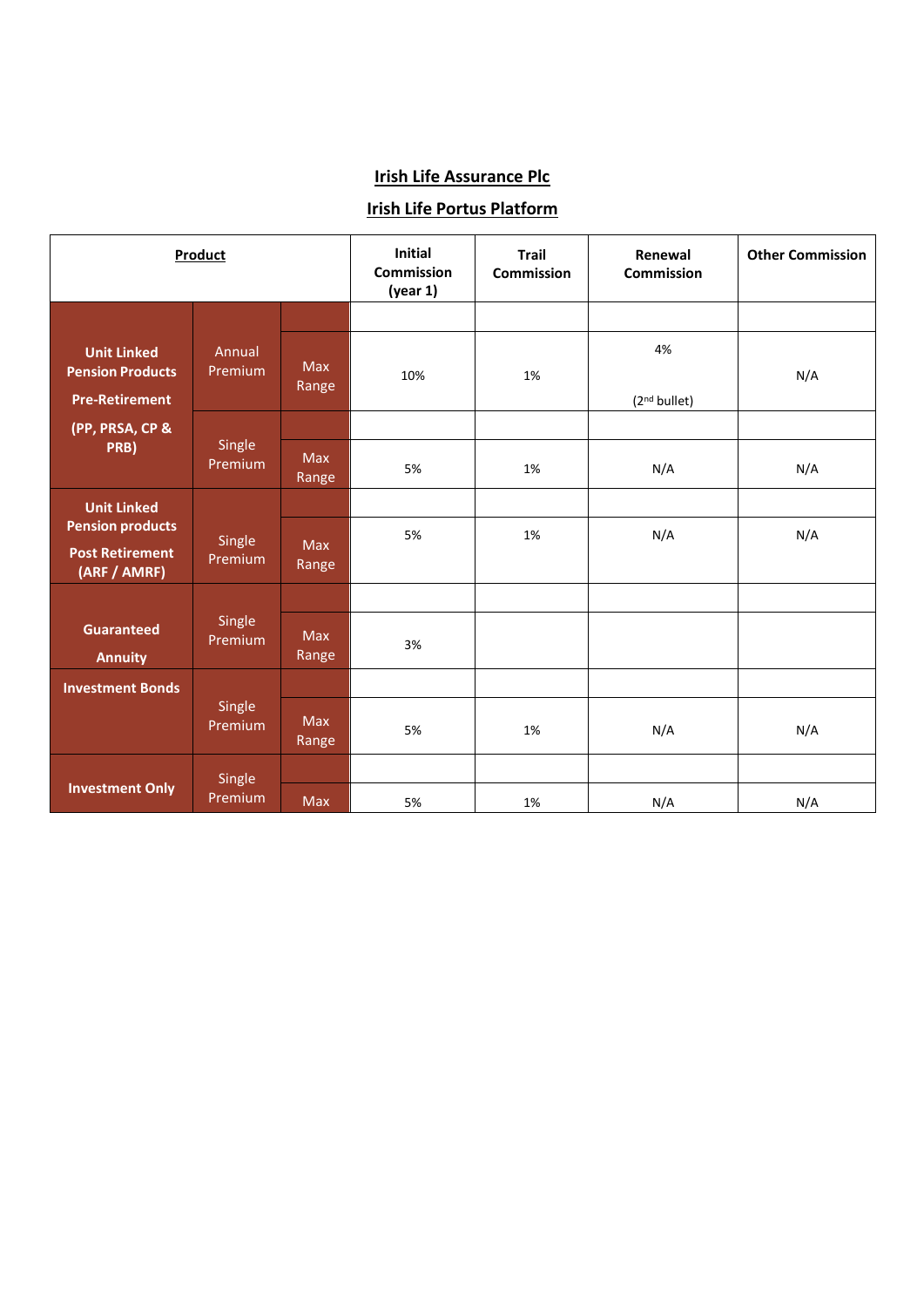| <b>Savings Products</b> | Annual<br>Premium | <b>Max</b><br>Range | 0% | 0.75% | N/A | N/A |
|-------------------------|-------------------|---------------------|----|-------|-----|-----|

|                   |            | Yr1         | Additional (annual)   | Renewal (annual)          |  |
|-------------------|------------|-------------|-----------------------|---------------------------|--|
|                   |            | 100%        | From Year 2 - 5: 20%  | From Year 6: 3% level     |  |
|                   | Option 1   |             |                       | From Year 6: 6% indexed   |  |
|                   |            | 25% level   | From Year 2 - 10: 25% | From Year 11: 10% level   |  |
|                   | Option 2   | 28% indexed | From Year 2 - 10: 28% | From Year 11: 13% indexed |  |
| <b>Protection</b> | Option 3   | 20% level   |                       | From Year 2: 20% level    |  |
|                   |            | 23% indexed |                       | From Year 2: 23% indexed  |  |
|                   | Option 4   | 80% Level   |                       | From Year 2: 12% level    |  |
|                   |            | 80% Indexed |                       | From Year 2: 15% indexed  |  |
| <b>Default</b>    |            |             |                       |                           |  |
| <b>Profile</b>    |            |             |                       |                           |  |
|                   |            | Yr1         | Additional            | Renewal (annual)          |  |
| <b>Income</b>     |            | 120%        | Year 3 & Year 6: 30%  | From Year 7: 3% level     |  |
| <b>Protection</b> | <b>Max</b> |             |                       | From Year 7: 6% indexed   |  |

# **Group Protection**

|                              | <b>Renewal commission</b> |
|------------------------------|---------------------------|
| Life                         |                           |
| <b>Max</b>                   | 6%                        |
| <b>Income protection</b>     |                           |
| Max                          | 12.5%                     |
| <b>Serious Illness Cover</b> |                           |
| Max                          | 12.5%                     |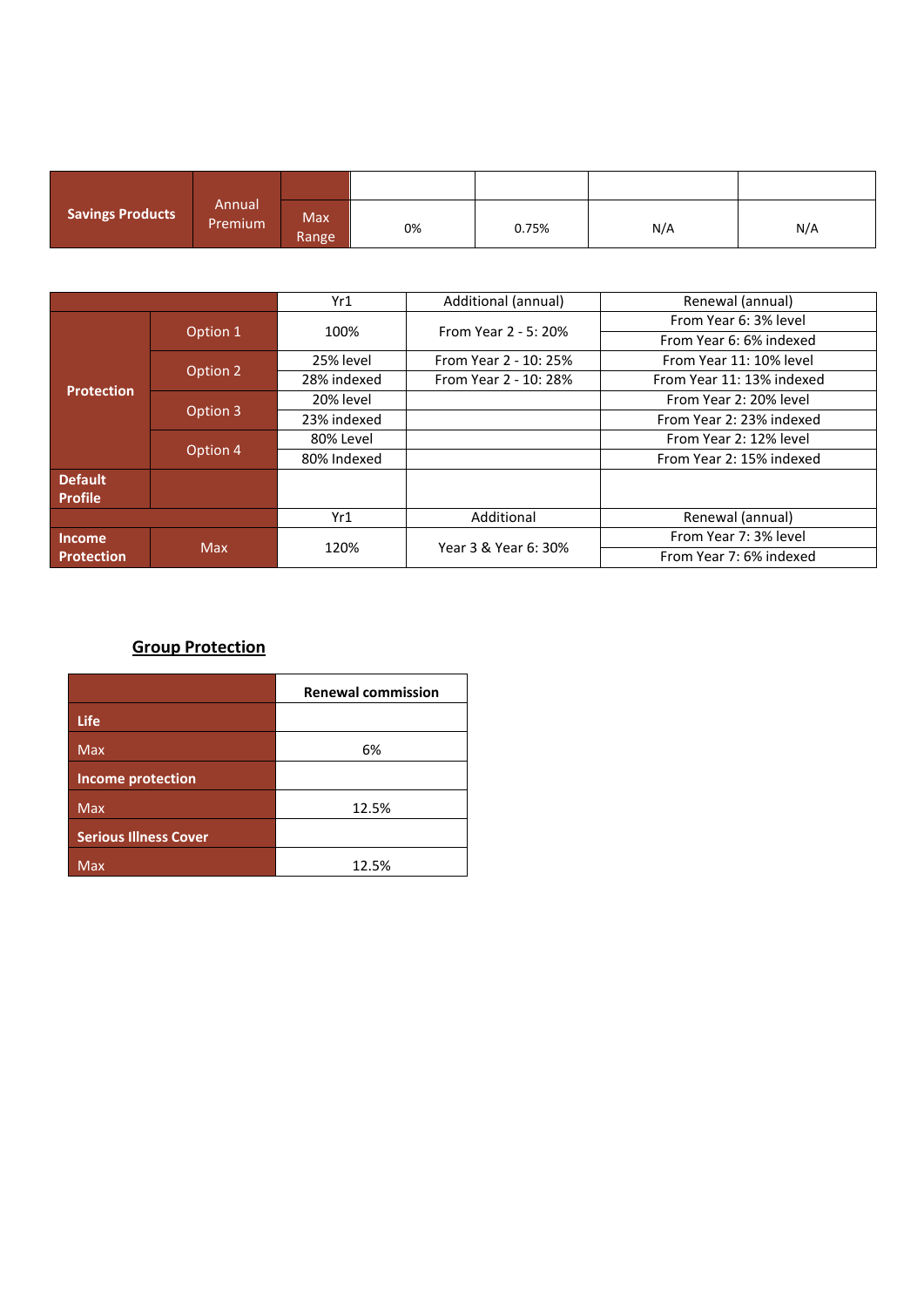# **Mercer Mercer (Ireland) Limited trading as Mercer.**

**Single contribution products (Pension, Investments)**

|     | Up front commission                        | Trail commission (p.a.)         | <b>Clawback Period</b> |
|-----|--------------------------------------------|---------------------------------|------------------------|
|     | <b>Approved (Minimum) Retirement Funds</b> |                                 |                        |
| Max | 4.5%                                       | 1%                              | 5 years                |
|     |                                            | <b>Personal Retirement Bond</b> |                        |
| Max | 3.5%                                       | 1%                              | 4 years                |
|     | <b>Investment Bonds</b>                    |                                 |                        |
| Max | 3%                                         | 0.24%                           | 5 years                |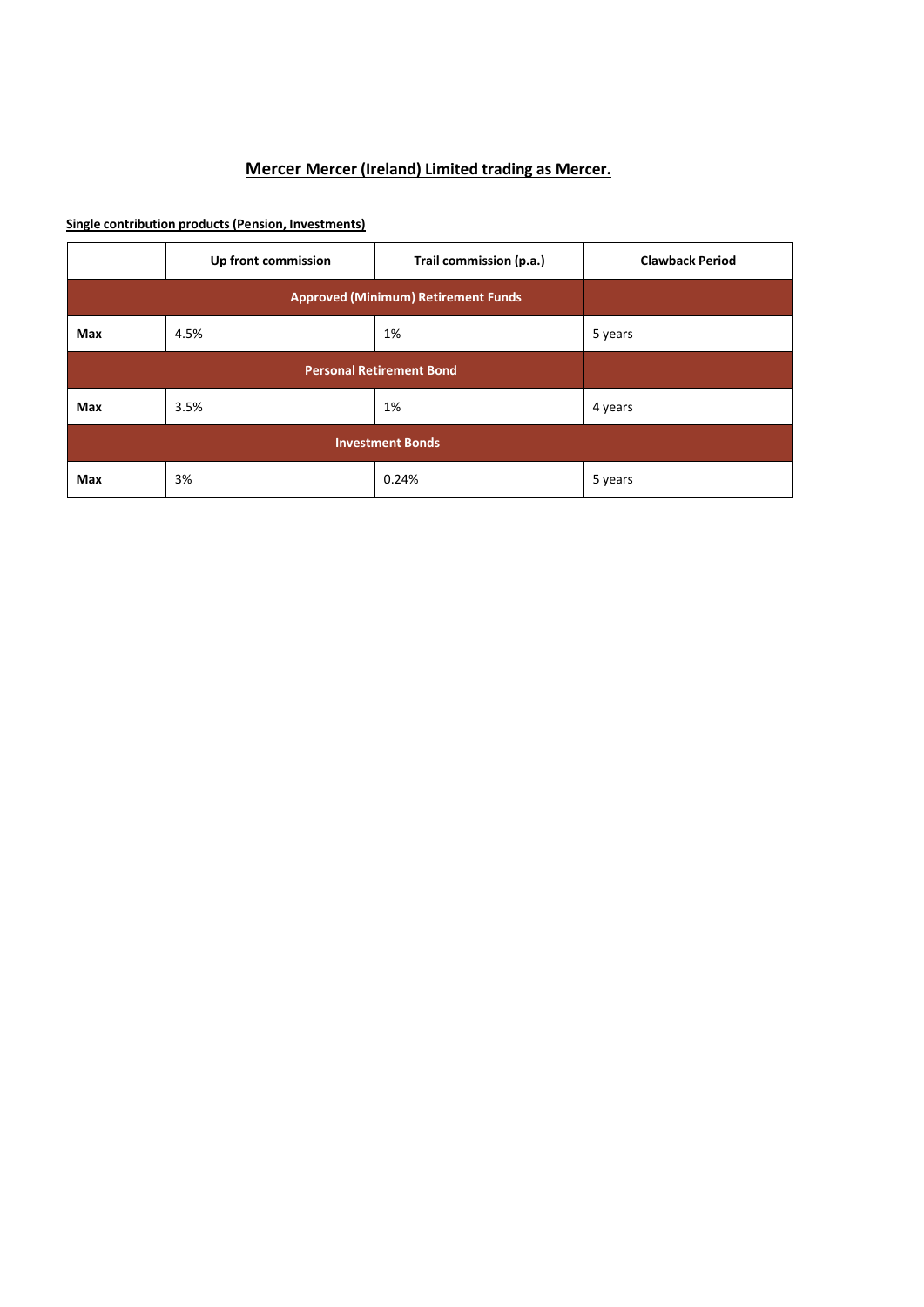# **New Ireland Assurance Company plc**

# **Single contribution products**

|                                           | Initial<br><b>Commission</b>       | <b>Clawback Period</b>                     | Trail commission per annum (p.a.) |  |  |  |
|-------------------------------------------|------------------------------------|--------------------------------------------|-----------------------------------|--|--|--|
|                                           | <b>Single Contribution Pension</b> |                                            |                                   |  |  |  |
| Max                                       | 5%                                 | 5 years                                    | 1% p.a.                           |  |  |  |
| <b>Single Contribution PRSA</b>           |                                    |                                            |                                   |  |  |  |
| Max                                       | 7%                                 | 5 years                                    | 0.5% p.a.                         |  |  |  |
|                                           |                                    | <b>Approved (Minimum) Retirement Funds</b> |                                   |  |  |  |
| Max                                       | 5%                                 | n/a                                        | 1% p.a.                           |  |  |  |
|                                           |                                    | <b>Annuities</b>                           |                                   |  |  |  |
| Max                                       | 3%                                 | n/a                                        | n/a                               |  |  |  |
| <b>Single Premium Investment Policies</b> |                                    |                                            |                                   |  |  |  |
| Max                                       | 4%                                 | 3 years                                    | 1% p.a.                           |  |  |  |

# **Regular contribution products**

|                                     | <b>Initial Commission</b> | <b>Clawback Period</b> | <b>Renewal/ Flat commission</b> | Trail Commission (p.a.) |  |  |
|-------------------------------------|---------------------------|------------------------|---------------------------------|-------------------------|--|--|
| <b>Regular Contribution Pension</b> |                           |                        |                                 |                         |  |  |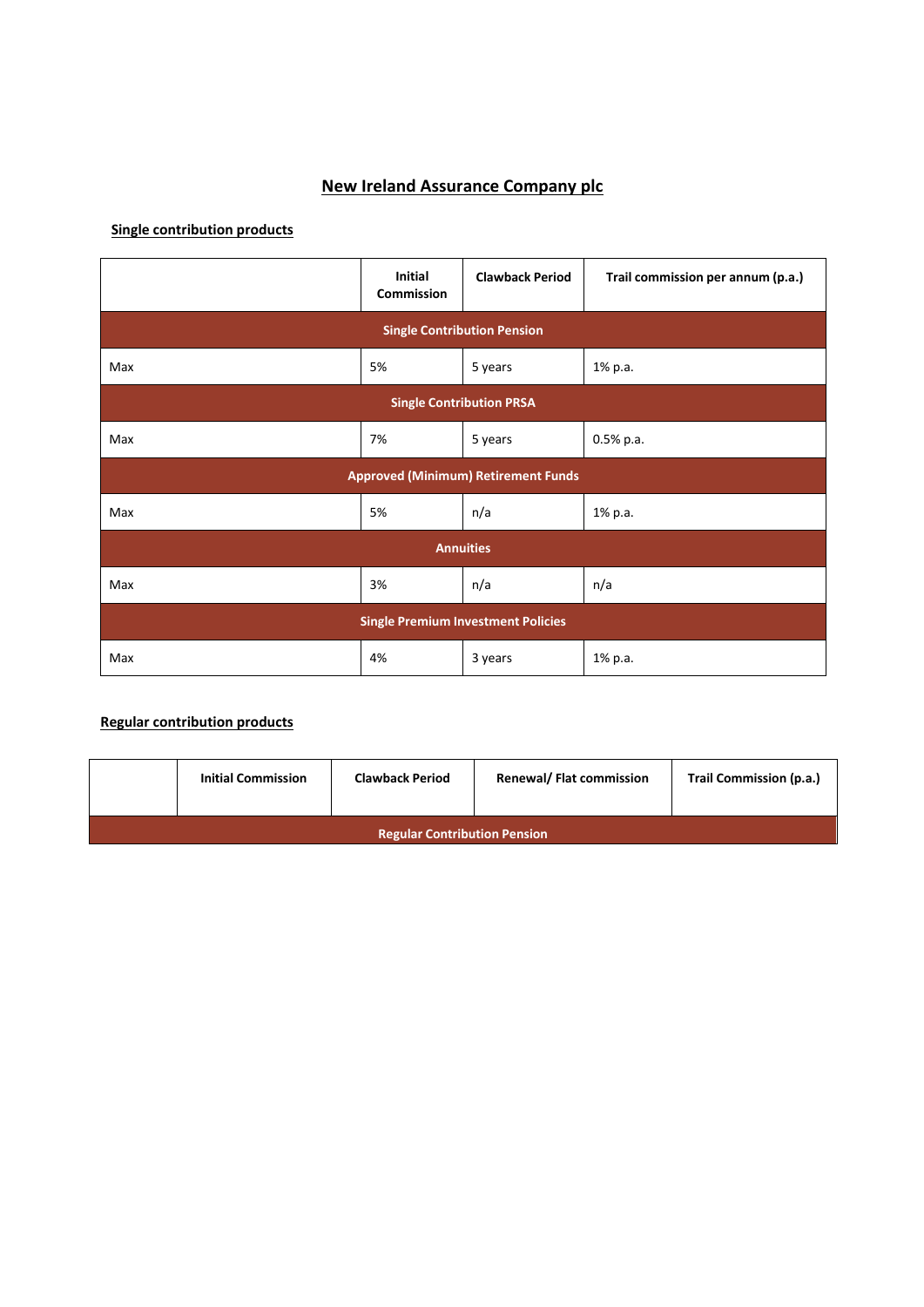| Max                                        | 25% | 5 years | 8% p.a.     | 1% p.a.      |  |
|--------------------------------------------|-----|---------|-------------|--------------|--|
| <b>Regular Contribution PRSA</b>           |     |         |             |              |  |
| Max                                        | 25% | 5 years | 6% p.a.     | $0.5\%$ p.a. |  |
| <b>Regular Premium Investment Policies</b> |     |         |             |              |  |
| Max                                        | 10% | 5 years | $2.5%$ p.a. | $0.5%$ p.a.  |  |

## **Individual protection**

| Year               |         | -   | 3   | 4   | ь   | 6     | -     | 8     | $9+$  |
|--------------------|---------|-----|-----|-----|-----|-------|-------|-------|-------|
| Max                | 225%    | 50% | 20% | 20% | 20% | 12.5% | 12.5% | 12.5% | 12.5% |
| Clawback<br>period | 5 years |     |     |     |     |       |       |       |       |

#### **Group protection**

|          | <b>Death in Service</b> | <b>Permanent Health Insurance</b> |
|----------|-------------------------|-----------------------------------|
| Year     | $1+$                    | $1+$                              |
| Max      | 15%                     | 20%                               |
| Clawback | 1 year                  | 1 year                            |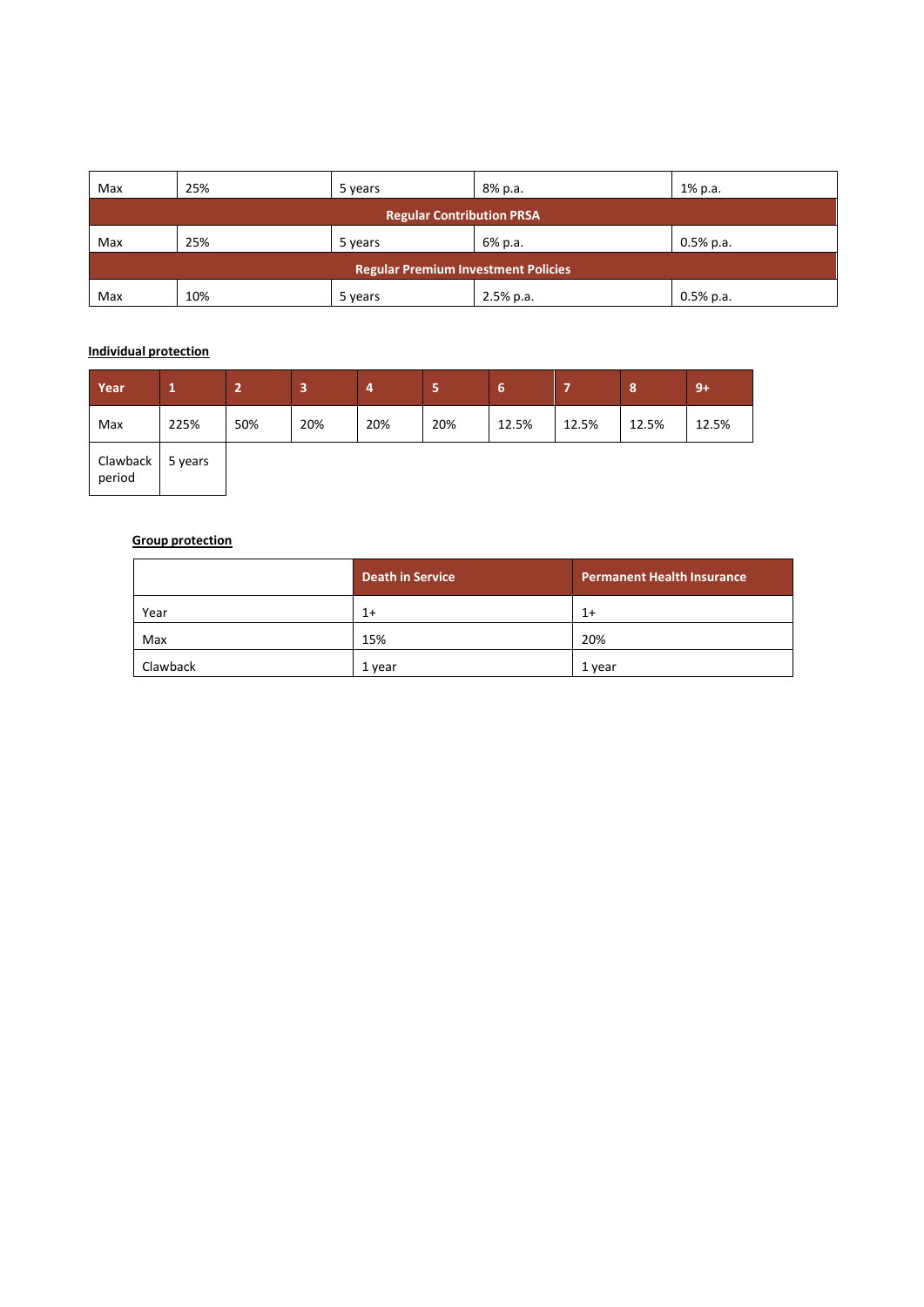# **Royal London Insurance DAC**

## Individual protection

| Year           | <maximum>* Commission Rate Available</maximum> | <b>Clawback period</b><br>(when polices cancel) |
|----------------|------------------------------------------------|-------------------------------------------------|
| 1              | 225%                                           |                                                 |
| $\mathbf{2}$   | 0%                                             | 5 years                                         |
| 3              | 0%                                             |                                                 |
| 4              | 0%                                             |                                                 |
| 5              | 0%                                             |                                                 |
| 6              | 3%                                             |                                                 |
| $\overline{ }$ | 3%                                             |                                                 |
| 8              | 3%                                             |                                                 |
| $9+$           | 3%                                             |                                                 |

*<\*This maximum commission rate includes indexation policies as well as any special offers that are currently available. This may not necessarily accurately reflect your business processes. The maximum commission rate chosen by you and the average commission rate taken by you will be available on our Broker Centre. These maximum and average figures may help to provide an indication of the rates of commission you typically expect to receive.>*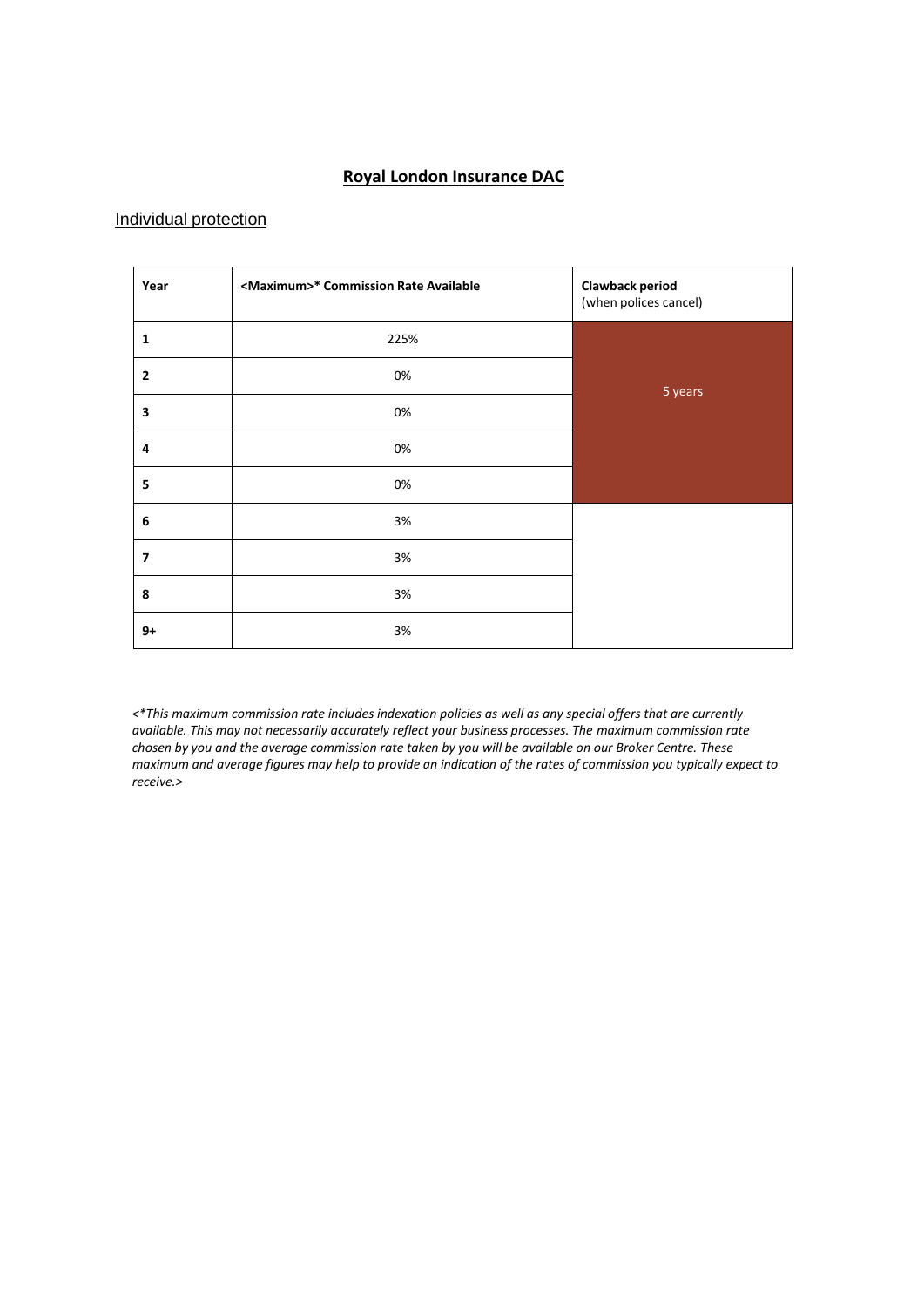# **Standard Life International DAC**

## **Single Contribution products**

|                                           | <b>Initial Commission</b> | <b>Clawback Period</b>                     | Trail Commission (p.a.) |  |  |  |
|-------------------------------------------|---------------------------|--------------------------------------------|-------------------------|--|--|--|
| <b>Single Contribution Pension</b>        |                           |                                            |                         |  |  |  |
| Max                                       | 5%                        | n/a                                        | 1%                      |  |  |  |
| <b>Single Contribution PRSA</b>           |                           |                                            |                         |  |  |  |
| Max                                       | 5%                        | n/a                                        | 0.5%                    |  |  |  |
|                                           |                           | <b>Approved (Minimum) Retirement Funds</b> |                         |  |  |  |
| Max                                       | 4%                        | n/a                                        | 1%                      |  |  |  |
|                                           |                           | <b>Annuities</b>                           |                         |  |  |  |
| Max                                       | 2%                        | n/a                                        | n/a                     |  |  |  |
| <b>Single Premium Investment Policies</b> |                           |                                            |                         |  |  |  |
| Max                                       | 4%                        | n/a                                        | 1%                      |  |  |  |

Clawback period is the timeframe where Standard Life can take a proportion of the commission paid back from an adviser if the premium/contribution ceases, reduces, or the product is closed.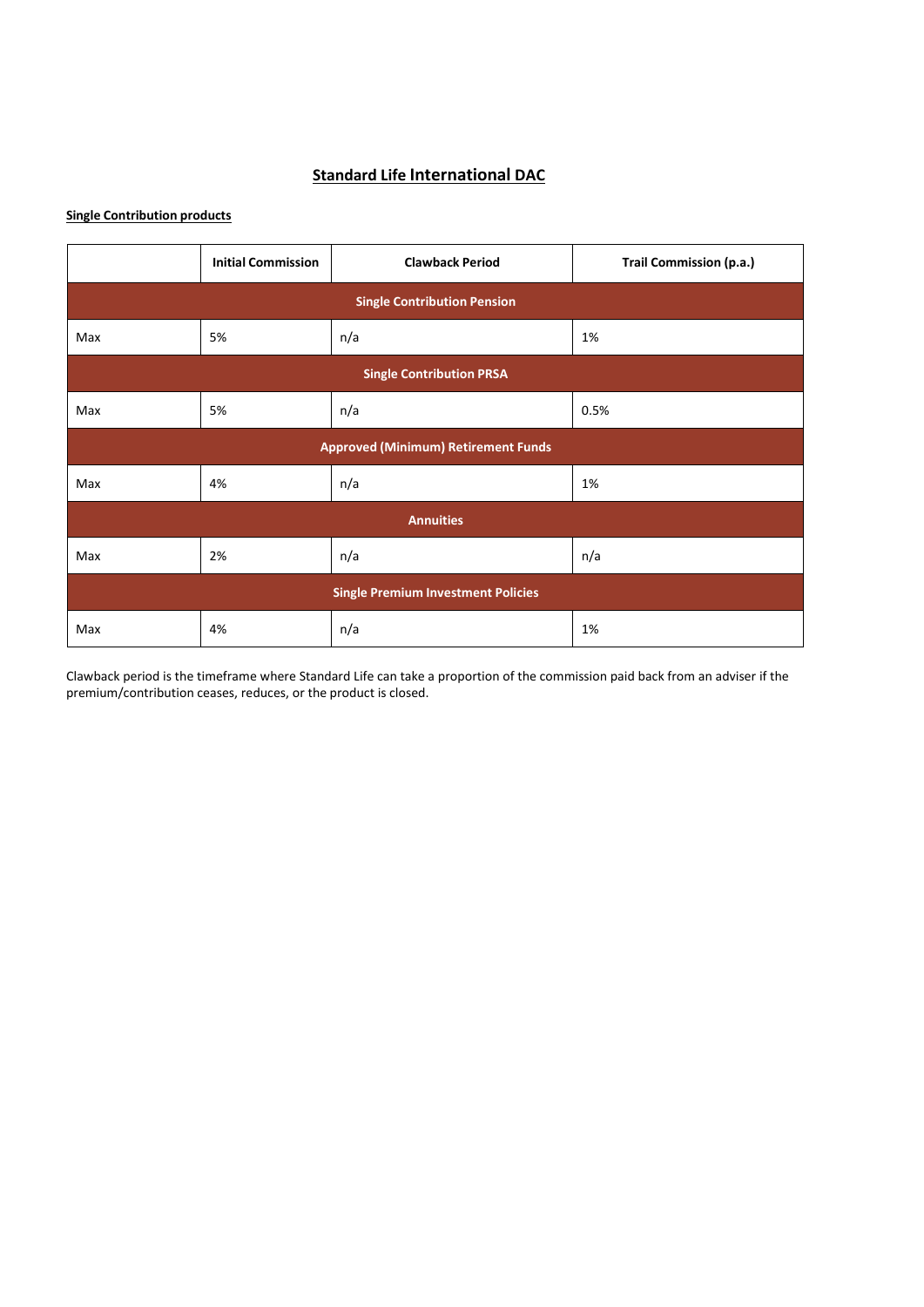#### **Regular Contribution products**

|                                     | <b>Initial Commission</b> | <b>Clawback Period</b>            | Renewal Commission p.a. | Trail Commission p.a. |  |  |
|-------------------------------------|---------------------------|-----------------------------------|-------------------------|-----------------------|--|--|
| <b>Regular Contribution Pension</b> |                           |                                   |                         |                       |  |  |
| Max                                 | 1.25% (max 25%)           | 5 years*                          | 2%                      | 1%                    |  |  |
| (Front loaded)                      |                           |                                   |                         |                       |  |  |
| <b>Regular Contribution Pension</b> |                           |                                   |                         |                       |  |  |
| Max (level)                         | 5%                        | n/a                               | 5%                      | 1%                    |  |  |
|                                     |                           | <b>Regular Contribution PRSA</b>  |                         |                       |  |  |
| Max                                 | 5%                        | n/a                               | 5%                      | 0.5%                  |  |  |
|                                     |                           | <b>Savings Plan</b>               |                         |                       |  |  |
|                                     |                           | <b>Funded initial Commission*</b> |                         |                       |  |  |
| Max                                 | $0 - 15%$ **              | 5 years*                          | N/A                     | 1%                    |  |  |
| <b>Savings Plan</b>                 |                           |                                   |                         |                       |  |  |
|                                     |                           | Premium based***                  |                         |                       |  |  |
| Max                                 | $0 - 15%$                 | N/A                               | N/A                     | 1%                    |  |  |

\*If the initial contributions are not maintained for 5 years, a proportion of the initial commission paid will be claimed back from the intermediary.

\*\* Percentage payable as a lump sum after the first premium is paid.

\*\*\* For every 1% taken there is a corresponding plan charge of 0.04% per annum. Commission is paid after the first premium is paid. Fund Initial Commission is subject to commissoin clawback.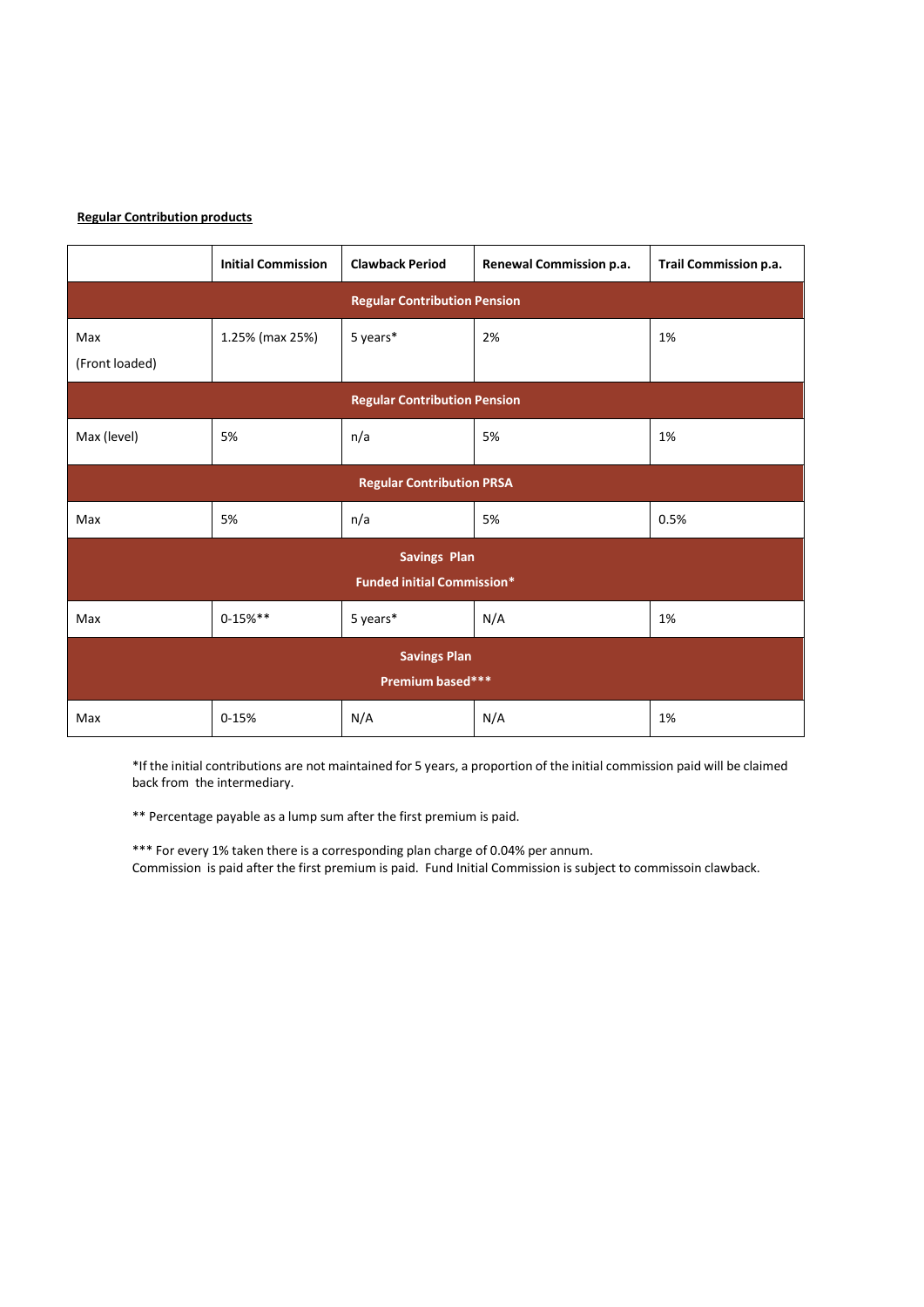# **Zurich Life Assurance PLC**

**Single contribution products (Pension, Investments)**

|                                                | Up front commission                        | Trail commission (p.a.) |  |  |
|------------------------------------------------|--------------------------------------------|-------------------------|--|--|
| <b>Single Contribution Pension</b>             |                                            |                         |  |  |
| Max                                            | 5.50%                                      | 0.5%                    |  |  |
|                                                | <b>Single Contribution PRSA (Standard)</b> |                         |  |  |
| Max                                            | 5.50%                                      | 0.00%                   |  |  |
| <b>Single Contribution PRSA (Non-Standard)</b> |                                            |                         |  |  |
| Max                                            | 5%                                         | 0.5%                    |  |  |
|                                                | <b>Approved (Minimum) Retirement Funds</b> |                         |  |  |
| Max                                            | 5%                                         | 0.5%                    |  |  |
| <b>Annuities</b>                               |                                            |                         |  |  |
| <b>Max</b>                                     | 3%                                         | N/A                     |  |  |
| <b>Investment Bonds</b>                        |                                            |                         |  |  |
| <b>Max</b>                                     | 5%                                         | 0.5%                    |  |  |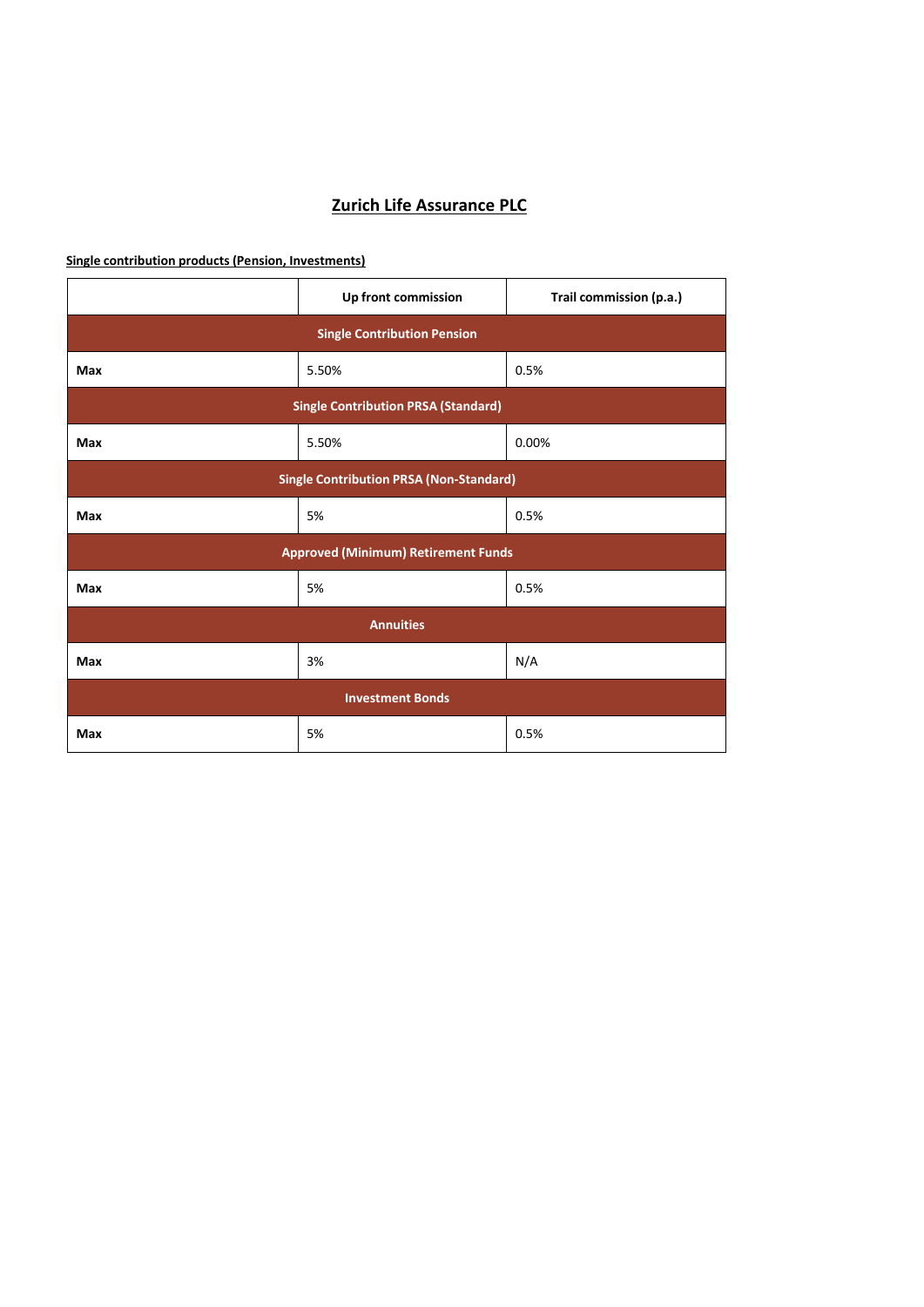| <b>Trustee Investment Plans</b> |    |      |  |
|---------------------------------|----|------|--|
| Max                             | 5% | 0.5% |  |

#### **Commission clawback**

Commission clawback typically does not apply on single contribution products.

#### **Regular contribution products (Pensions, Savings)**

|                                             | <b>Initial commission</b>                       | <b>Renewal/Bullet Commission</b> | Trail Commission (p.a.) |  |
|---------------------------------------------|-------------------------------------------------|----------------------------------|-------------------------|--|
| <b>Regular Contribution Pension</b>         |                                                 |                                  |                         |  |
| Max                                         | 20.0%                                           | 3.0% renewal                     | $0.5%$ p.a.             |  |
| <b>Regular Contribution PRSA (Standard)</b> |                                                 |                                  |                         |  |
| Max                                         | 5.0%                                            | 5.0% renewal                     | $0.0\%$ p.a.            |  |
|                                             | <b>Regular Contribution PRSA (Non-Standard)</b> |                                  |                         |  |
| Max                                         | 5.0%                                            | 5.0% renewal                     | $0.50\%$ p.a.           |  |
| <b>Savings Plan</b>                         |                                                 |                                  |                         |  |
| Max                                         | 10.0%                                           | 1.0% renewal                     | $0.50\%$ p.a.           |  |

#### **Commission clawback:**

Commission clawback applies over a 4-year period for all initial commission. Commission clawback also applies over a 4-year period for any bullet commission noted.

#### **Individual Protection**

#### **Guaranteed Term Protection & Guaranteed Mortgage Protection**

|     | Yr1  | $2 - 10$ | $11+$ |
|-----|------|----------|-------|
| Max | 100% | 12%      | 3%    |

#### **Commission clawback:**

Commission paid in year 1 is earned over 12-month period.

#### **Guaranteed Whole of Life**

|     | Yr1 | $2 - 5$ | $6+$ |
|-----|-----|---------|------|
| Max | 90% | 18%     | 3%   |

#### **Commission clawback:**

Commission paid in year 1 is earned over 12-month period.